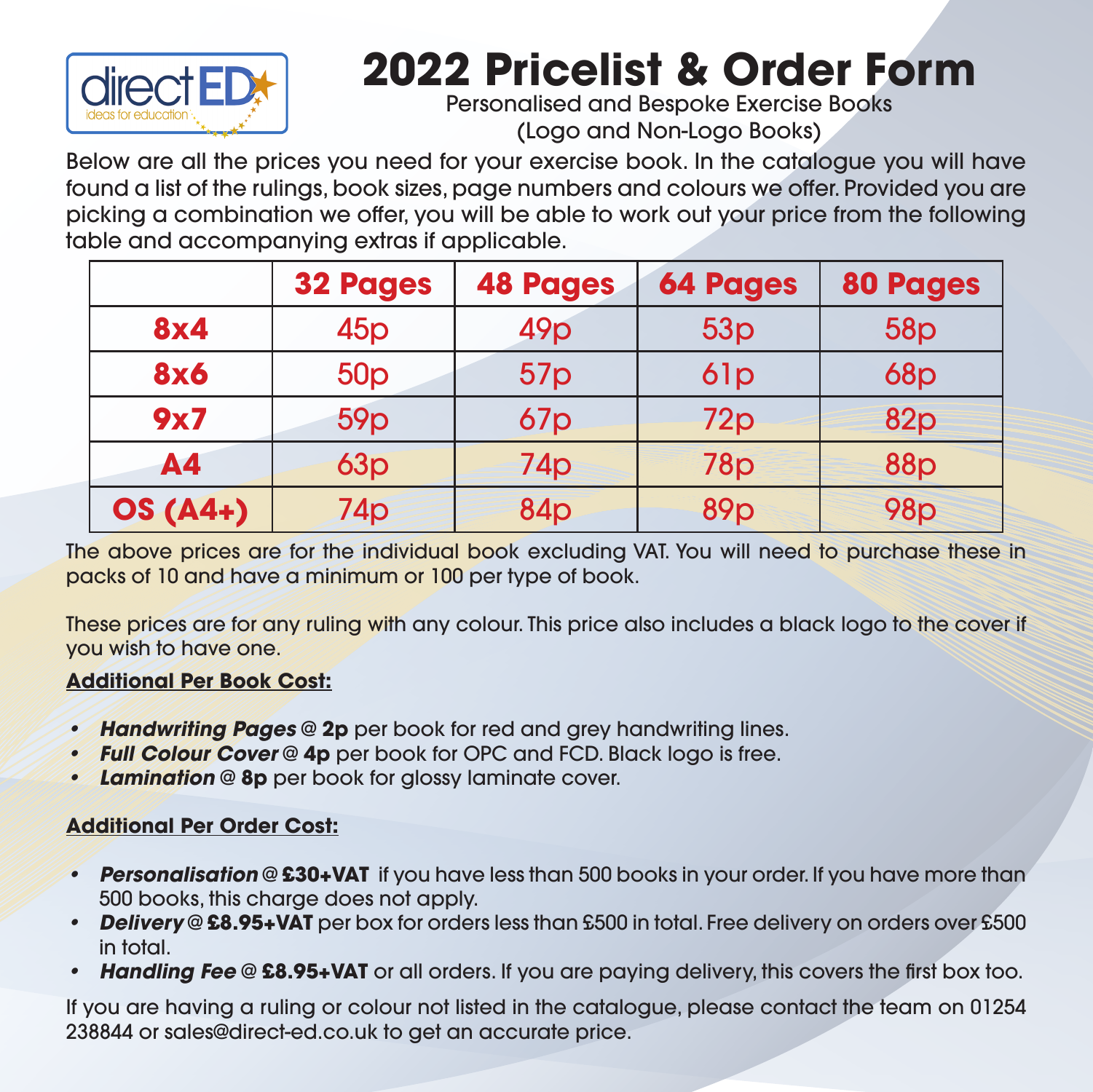# **Off-The-Shelf Standard Books & Resources**

The products below are already made and ready to be bought off the shelf. If you wish to have a product below bespoked or changed, please contact the team. All the books are packs of 10 unless stated otherwise.

| <b>PUPIL BOOKS</b>                       |          |                                                                                     | <b>EXERCISE BOOKS</b>                       | <b>Pack</b><br><b>Price</b> |
|------------------------------------------|----------|-------------------------------------------------------------------------------------|---------------------------------------------|-----------------------------|
| My Reading Record (MRR) Any Colour       | £5.80    |                                                                                     | 7mm Squared (MMS07) Blue                    | £7.10                       |
| Reading & Phonics Book (MRP01, 02, 03)   |          |                                                                                     | 10mm Squared (MMS10) Blue                   | £7.10                       |
| <b>Economy Reading Record (ERR)</b>      |          |                                                                                     | 15mm Squared (MMS15) Blue                   | \$7.10                      |
| My Word Log (MWL01)                      |          |                                                                                     | 20mm Squared (MMS20) Blue                   | £7.10                       |
| My Word Log (MWL01L) Laminated           | \$6.70\$ |                                                                                     | 16/4mm Handwriting (HWB01) Red              | £7.30                       |
| My Spelling Book (MSB01)                 | £6.00    | 21/6mm Handwriting (HWB02) Blue<br>Alt. Blank & 8mm Lined (EYA08) Cream<br>\$6.10\$ |                                             | £7.30                       |
| <b>Junior Homework Diary (JHD01)</b>     |          |                                                                                     |                                             | \$7.10                      |
| Junior Homework Diary (JHD01L) Lam       | £6.90    |                                                                                     | Alt. Blank & 10mm Lined (EYA10) Yellow      | \$7.10                      |
| <b>Infant Homework Diary (IHD01)</b>     | \$6.10\$ |                                                                                     | Alt. Blank & 12mm Lined (EYA12) Green       | \$7.10                      |
| Infant Homework Diary (IHD01L) Lam       |          | £6.90<br>Alt. Blank & 15mm Lined (EYA15) Gold                                       |                                             | \$7.10                      |
| I Can Write (ICW01)                      | \$5.10\$ |                                                                                     | Alt. Blank 10mm Squared (EYM10) Blue        | \$7.10                      |
| My Home-School Book (MHS01)              | £4.70    |                                                                                     | <b>Sustainability Exercise Book (SEB01)</b> | £9.60                       |
| My Spell Write Book (MSW01)              | \$5.10\$ | <b>Home Learning Pack (5 Books)</b>                                                 |                                             | £5.00                       |
| <b>Multiplication Table Book (MTP01)</b> | \$5.20\$ |                                                                                     | <b>Full Colour Pupil Pack (5 Books)</b>     | £7.50                       |
|                                          |          |                                                                                     | A3 Sketchbooks (25 Pack)                    | £50.00                      |

| <b>EXERCISE BOOKS</b>                   | <b>Pack</b><br><b>Price</b> |
|-----------------------------------------|-----------------------------|
| <b>Music Book (MUS03)</b>               | £7.10                       |
| A4 Blank Book (STB02) Orange            | £7.10                       |
| OS Blank Book (STB03) Cream             | £8.10                       |
| 8mm Lined (FLP08) Cream                 | £7.10                       |
| 10mm Lined (FLP10) Yellow               | \$7.10                      |
| 12mm Lined (FLP12) Green                | £7.10                       |
| 15mm Lined (FLP15) Gold                 | £7.10                       |
| Split Blank & 10mm Lined (EYS10) Yellow | £7.10                       |
| Split Blank & 12mm Lined (EYS12) Green  | £7.10                       |
| Split Blank & 15mm Lined (EYS15) Gold   | £7.10                       |

| <b>CREATIVE RESOURCES</b>                                   | <b>Pack</b><br><b>Price</b> |
|-------------------------------------------------------------|-----------------------------|
| <b>Climate Change &amp; The Environment</b><br>Comic (5 Pk) | £14.99                      |
| <b>Ancient Greeks Curriculum Comic (5 Pk)</b>               | £9.99                       |
| Create Your Own Comic (10 Pk)                               | £5.99                       |
| <b>Story Handwriting Book (10 Pk)</b>                       | £5.00                       |
| Citizenship Comic Book (10 Pk)                              | £6.00                       |
| <b>Story Creation Game (1 Pk)</b>                           | £19.99                      |
| Out Of The Bag Game (1 Pk)                                  | £9.99                       |
| Domino Game (1 Pk)                                          | £4.99                       |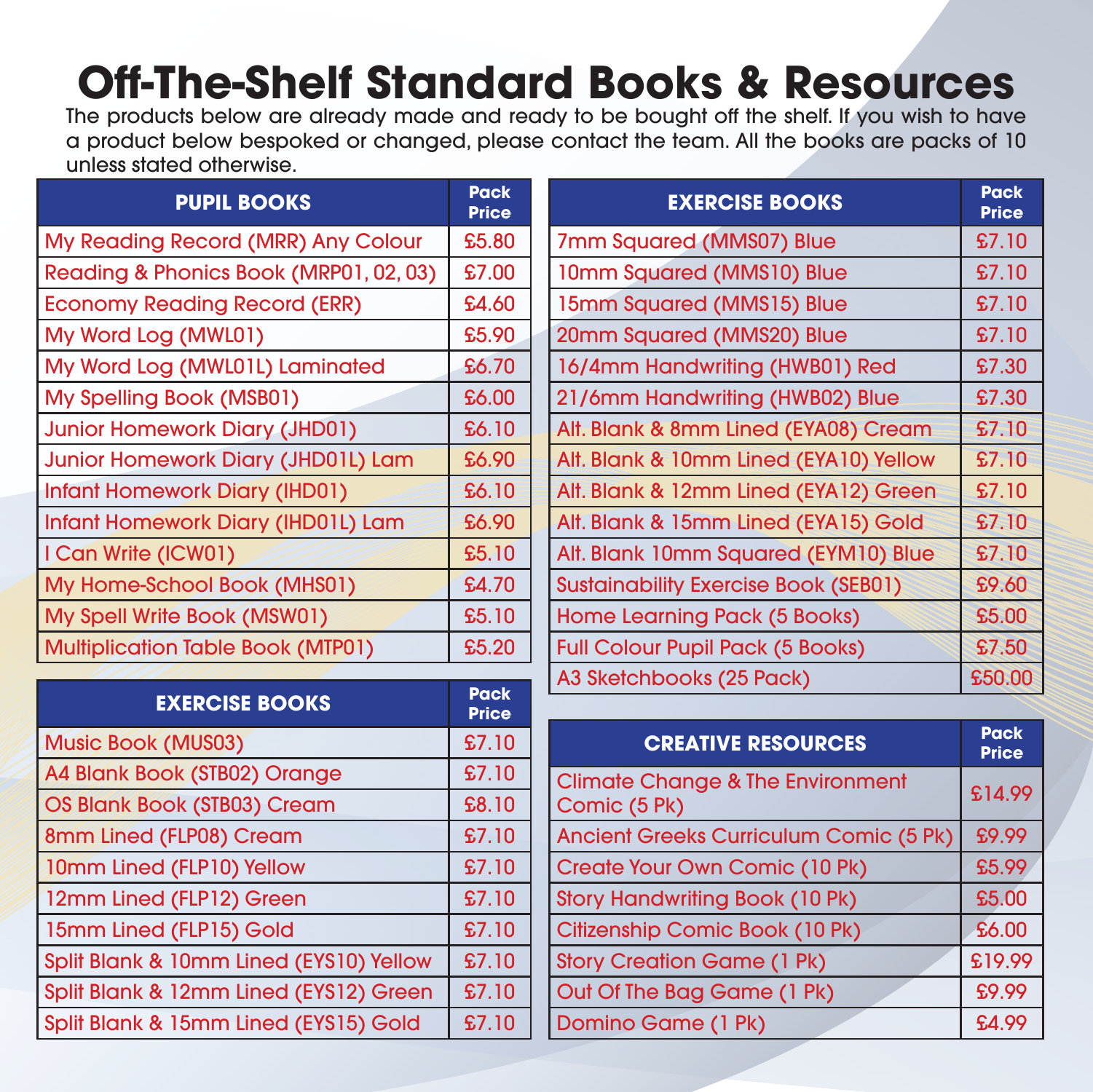The following two pages are your order form. Please fill out both sides of the form in block capitals. The form overleaf can be used to order bespoke and off-the-shelf products. Please see the main catalogue for any details needed for the form.



Please fill out the form below in block capitals in as much detail as you can.

| Name of School:                           |            |
|-------------------------------------------|------------|
| Address:                                  |            |
|                                           |            |
|                                           | Post Code: |
| Email: (REQUIRED)                         |            |
| <b>Contact Name:</b>                      | Date:      |
| PO Number:                                |            |
| Delivery Address if different from above: |            |
| Name of School:                           |            |
| Address:                                  |            |
|                                           |            |
|                                           | Post Code: |

## COMPLETE THE ENTIRE FORM AND FILL IN THIS SECTION AT THE END

To keep things simple, we have a couple of boxes we need you to tick so that we know you have understood everything and that we know what you want in a simple format.

I have read and understood everything on the order form □

I have provided all the information you have asked for  $\Box$ 

We are ordering books with the following personalisation  $□$  None  $□$  Black  $□$  Colour  $□$  FCD